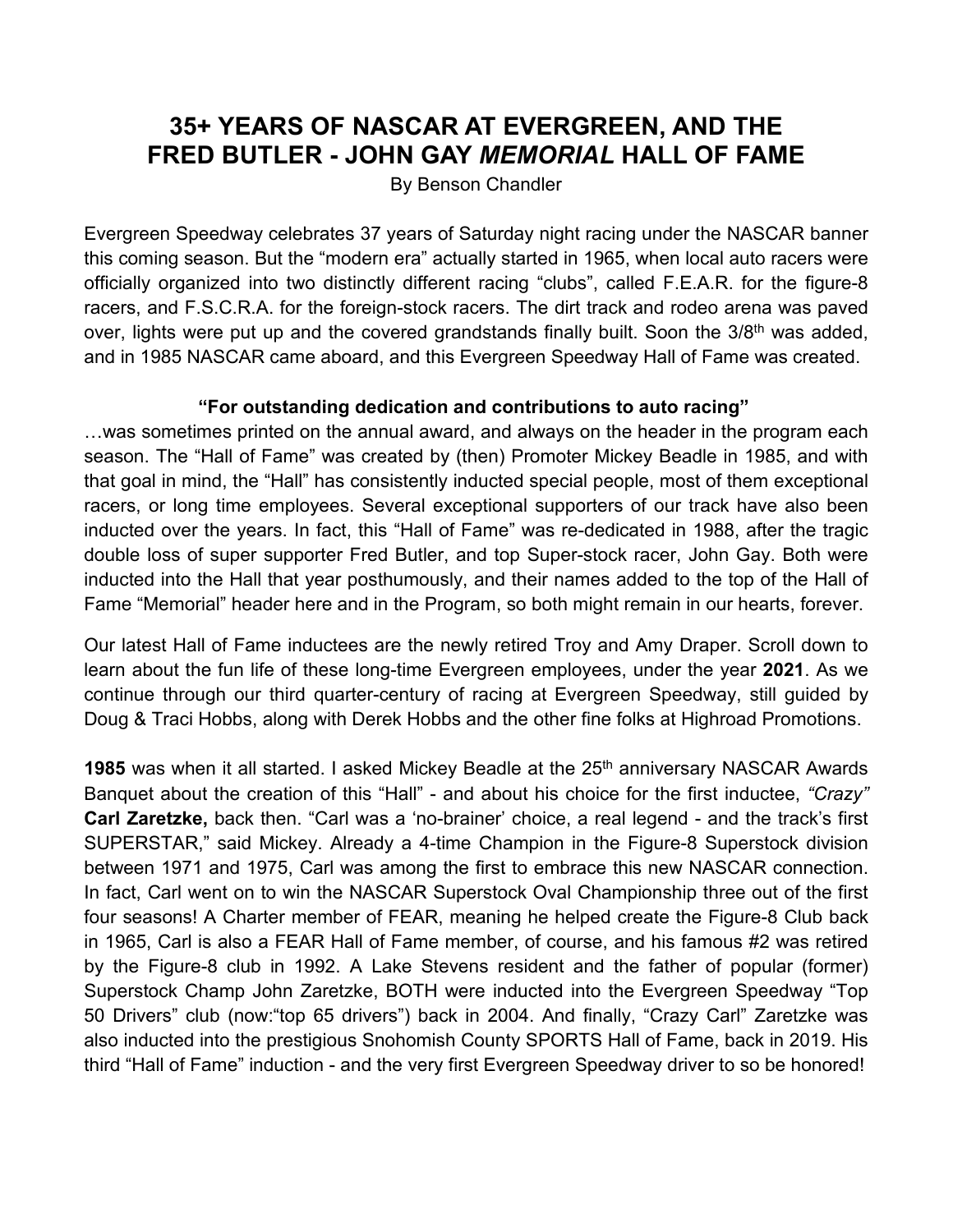In **1986**, Mickey inducted the first of several couples, **Dale** and **Gail Youmans**, into his new Evergreen Speedway "Hall of Fame". Both had already been involved with racing for over 20 years by then! Dale, like Carl, helped start FEAR as a charter member, and was its initial Club treasurer. After several years of Figure-8 racing, Dale went on to be the Figure-8 pit boss, then flagman, and Chief Steward of the track, before joining his wife Gail as an official lap counter for the next two decades. Recently retired from the Cascade Push Truck Assn. after 10+ years of service, Dale had also been inducted into the FEAR "Hall of Fame" several years back, as he and Gail celebrated their 40<sup>th</sup> season of outstanding dedication to both the Figure-8 Club, and to Evergreen Speedway. Sadly we lost Dale November 30<sup>th</sup> of 2017. May he rest in peace.

**1987** saw the fourth induction into the new Hall of Fame, Mr. **Lyle Merrifield**. Another early member of FEAR, Lyle started out racing Mopars in the late 60's, winning the 1970 "Super" Class championship with co-driver John Beeson, in a '62 Plymouth. For well over 25 years Lyle was a huge supporter of both the track and the racing community through his business, Northwest Auto Wrecking, in south Seattle. After being either a sponsor or car owner of Championship winning drivers like Beeson, Vern Dietz, Joe Constance and Don Nolan, Lyle went on to work with the Cascade Push Truck Assn. for many more years, driving his hot-rod El Camino. Lyle retired with wife Misty to Boring, Oregon, where he passed away in Dec, 2019.

As mentioned before, **1988** was a tragic year for the track as we lost two very dedicated and popular gentlemen, **Fred Butler** and **John Gay**. Fred succumbed to a heart attack (at just 58 years old) that June, and two months later John was involved in Evergreen's most horrific racing incident, piling into the rear of another Superstock car which had stalled on the backstretch of the 3/8. Both men were heavily involved at Evergreen, as were their kids and their wives, Althea and Marti, who was actually the videographer filming John's tragic final race. The Butlers lived near Kirkland and owned Aldercrest Auto Rebuild for some 20 years. Staunch supporters of son Tobey and his glowing racing career, they are the only family inducted separately into this Hall (1996 and 2006). **John Gay** was a contractor specializing in building laundromats around the Northwest. The father of 6 was a Snohomish resident who started his racing hobby in the Figure-8 club, was voted onto the first FEAR Super (oval) board, then helped create and support the early NASCAR Superstock division. 1988 was when the Hall was renamed the Evergreen Speedway Fred Butler-John Gay *Memorial* Hall of Fame.

**1989** saw the only induction of a "club" into the Evergreen Speedway Hall of Fame, as the **Cascade Push Truck Association** became, as a group, the seventh inductee. Mickey Beadle still says "we could not race at Evergreen without the help of these dedicated volunteers!" **CPTA** was first created in 1971, making 2021 their 50th anniversary! Membership ranges between 12 and 15 skilled, neatly dressed members each season, all with cool looking, wellequipped trucks. Always seeking new members, they ask that if you want to join Cascade and help out at Evergreen Speedway, to contact any driver for Club requirements and information.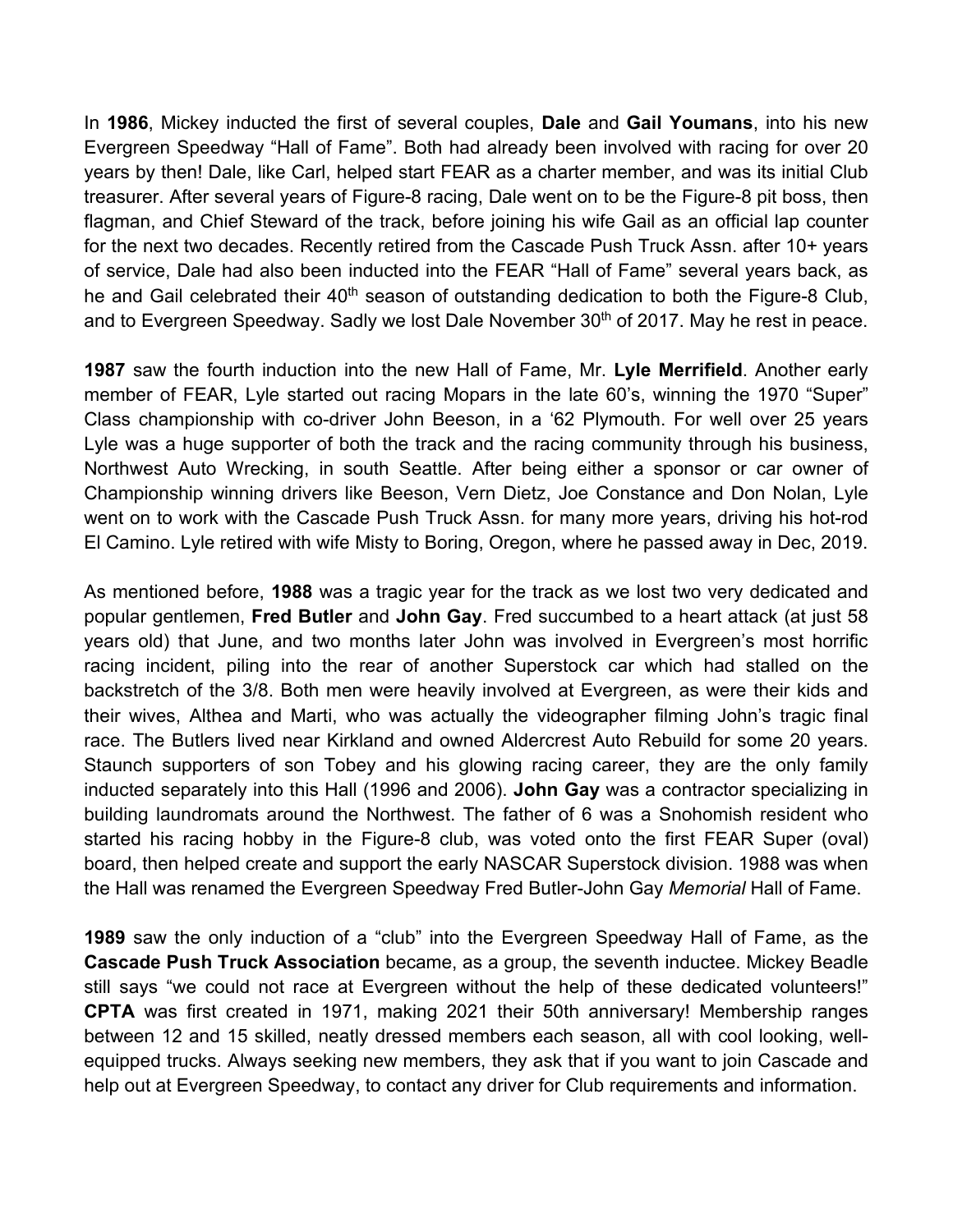**1990** Hall of Fame member **Gene Brookover** was, like so many in this Hall, a skilled Figure-8 driver *and* a former FEAR President (1983), before joining the staff at Evergreen Speedway. Known as *"Kaptin Blackflag*" from his hard driving style on the track, "Geno" had spent his last 25 years as a NASCAR "tech" official, not only here, but earlier with Mickey Beadle at South Sound Speedway, and later with the NASCAR NW Tour series. A Vietnam veteran and mechanic by trade, it was exactly 20 years after *this* induction that he was also posthumously inducted into the FEAR Hall of Fame, after losing a tough battle with cancer in the summer of 2010.Gene is loved and missed by all, including wife Kathy, and kids Gene Jr.,Diane, and Lee.

**1991** saw the induction of two very popular racers, **Mike Estabrook** and **Ralph Lewis**. Both were early FEAR members. Ralph, who raced for nearly 25 years, starting in the late 60's, was often on the FEAR Board, as was his wife, Leslie. The father of two, and grandfather of 5 now, Lewis finally retired from Safeway beverages. **Estabrook,** who joined FEAR in the 70's, was famous for often having the "best appearing" car, with the SHINIEST tires in track history! Both were instrumental in the early creation of the NASCAR Superstock division, and both drivers were very successful at it before retiring from racing. Mike still lives in Burien, and is a master mechanic, while Snohomish residents Ralph and Leslie Lewis were involved with son Gary's racing career (see 2006), with Ralph helping the younger Lewis out, working as his crew chief.

**1992** saw the induction of **The Pearce Family** into this Hall of Fame**.** The first of two "family" inductions**,** Frank "Pops" Pearce and his son Gary each spent three decades actually taking care of Evergreen Speedway, both during the week and on Saturday nights. "Pops" worked first for Snohomish County as the official groundskeeper, then a couple of years with Mickey Beadle at South Sound Speedway, where he also controlled the sweep and safety crews. We lost "Pops" in 2005. Gary worked for the State during the week and helped his brother Neil, who raced Mini-Stocks. Mrs. Pearce even helped with running practices and play dates before passing away in 1980. "Grandparents of 14 and great-grandparents of six more!" said Gary, with pride. After a couple more seasons working here, Gary, who lives in Everett with wife Dawn, retired for good in'14, but still enjoys fishing and day-tripping. Sadly, Neil passed in '21.

**1993** saw the induction of **Mick** and **Randi Tomlin,** both longtime employees of Evergreen Speedway with deep roots in the Figure-8 club. Mick was the FEAR President four times between 1978 and 1982, when membership was over 600 strong! He raced on the Figure-8 track for 10+ years, in both divisions, always with the #72 that was retired by FEAR in 1991, when Mick was inducted into the FEAR Hall of Fame. After a couple of seasons as our Figure-8 pit boss, Mick assumed the role of Track Steward from 1984 thru 1991. **Randi Tomlin** spent 11 years at the back gate and was involved with the FEAR women's auxiliary (where she had met Mick), and was then elected Club treasurer for two years. Retired from both racing and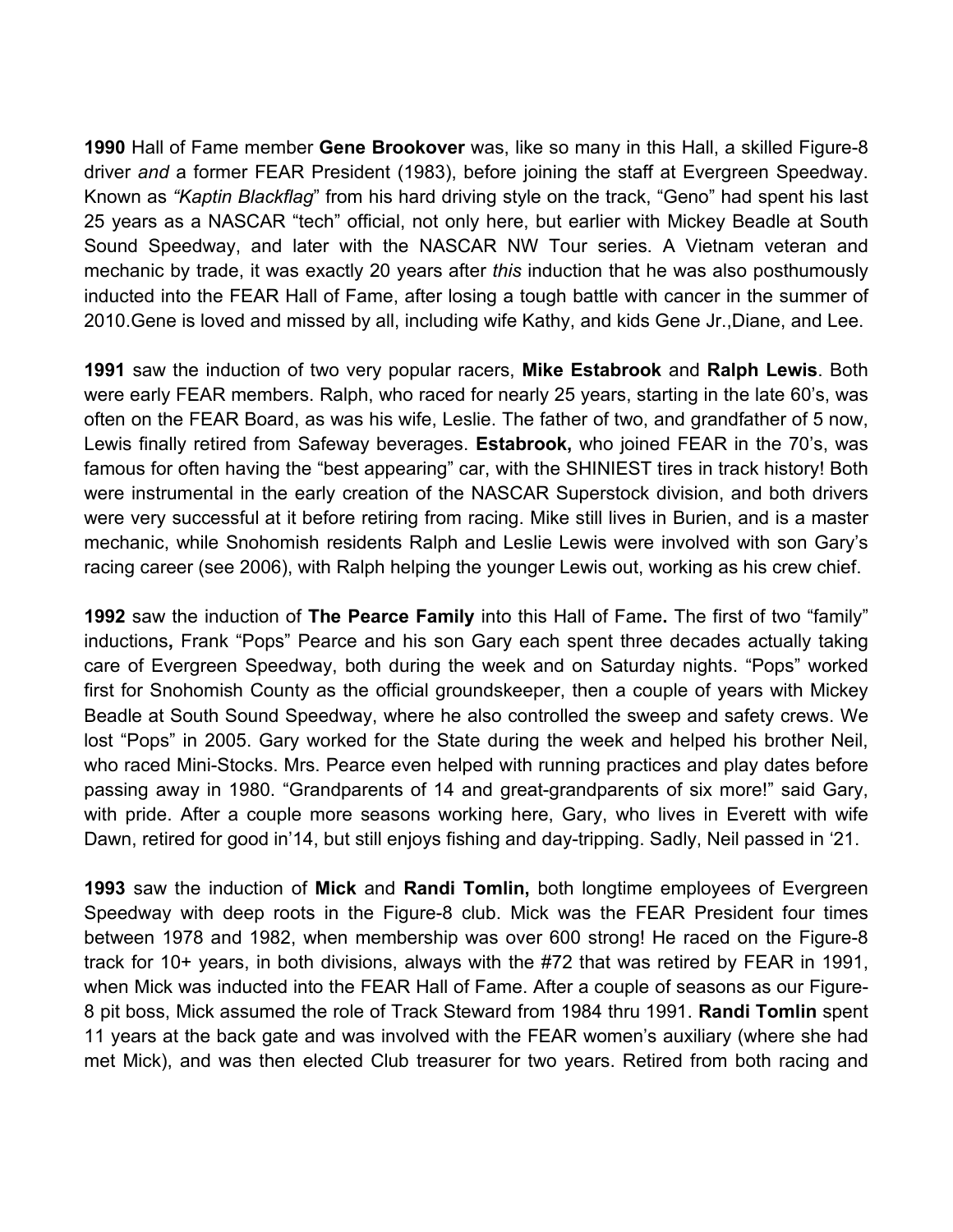from Boeing, Mick and Randi lived for years quietly by the Skagit River in Concrete, WA. Mick succumbed to pneumonia Nov. 1, 2014, after a successful five month long battle with cancer.

**1994** HoF member **Joe Nye** was another former Figure-8 racer who moved up, and into the Track Steward seat, between 1991 and 1995, after working the Figure-8 pits for a couple of years. Joe and his brother Ted raced Fords together for over four earlier seasons, always with the distinctive (and probably unlicensed) Seahawks paint scheme! Ted went on to be a flagger at Evergreen for several years when his brother hung up his racing helmet. Very popular with the drivers and fans at Evergreen Speedway, both the brothers were married with kids, lived in the Clearview area, and both worked at Boeing. Sadly, Joe took his own life the following year.

**1995** HoF members **Dick Avalo** and **Cole Porter** were both longtime supporters of the track - Avalo as an employee and Porter through his photography and press expertise. *"Official"* Dick Avalo actually got his start at ES in the early 70's by joining the new Cascade Push Truck Assn. and pushing the guys around with his Jeep! After a couple of seasons racing on the Figure-8 track, Dick went on to be a pit boss, flagman and Chief Steward. A widower since 2008 after losing his wife Bobbie, and retired from Coca-Cola and Evergreen Speedway, Dick lives in South Everett, and is a great-grandfather of five! **Cole Porter** was a quiet "behind the scenes" guy who worked for the Seattle Times 28 years as the photo editor before moving on to Getty Images in 2005. A grandfather of 13 and living in Kirkland, Cole owned race cars, helped with both Evergreen press releases and photos over the years, and was a renowned photographer whose auto racing and WTO riot photos had been published all across America.

**1996** Hall inductees were another great couple, **Phyllis** and **Gordy Stewart.** Gordy was a top "modified" racer in the late 60's and 70's before switching over to the pavement of Evergreen Speedway. As a FEAR member, Gordy was one of the last to race a '57 Chevy on the 8 track, then among the earliest NASCAR Superstock (oval) drivers. An Evergreen "Top 50" driver in 2004, Stewart also helped his son Gaylon win two NASCAR "Bomber" Championships. Gordy lost Phyllis in 2009, after 44 years of marriage. Mrs. Stewart had been involved with the operations of Evergreen Speedway since the earliest days of IPI, working as a lap counter, an office manager/bookkeeper, and as John Beadle's "right hand." Gordy passed away Jan. 6, 2015, but remained a big fan of auto racing and Evergreen Speedway, right up to the very end.

**1997** saw the induction of **Althea Butler** into the Evergreen Speedway Hall of Fame. Althea was a popular and loyal employee for close to three decades, starting out first in advertising sales and at the back gate, before spending several years as Mickey Beadle's administrative assistant in the front office. The daughter of a Seattle area racer, Althea was widowed when she lost longtime husband Fred, in 1988. Althea stayed with IPI at Evergreen until Mickey's retirement in 2007. Now living in the Snohomish area and herself actually retired, Althea is the mother of three, Kayla, Jana and Tobey (see 2006), and is also a proud grandmother of seven.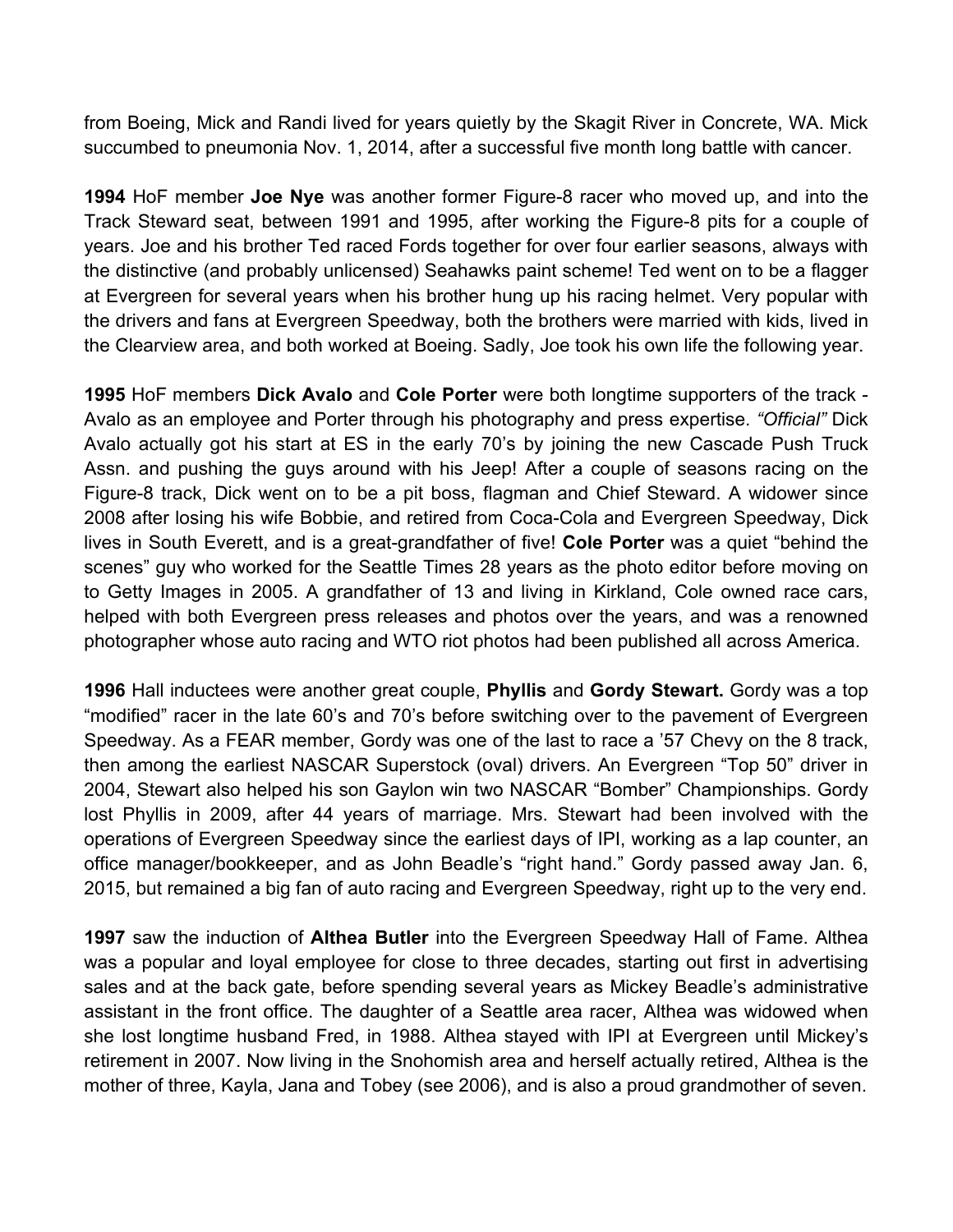**1998** HoF member **Lee Daily** made history a few years back, as *that* seaplane pilot who created a "national emergency" by landing in Kenmore - while POTUS was in town! Jets were scrambled, the Secret Service involved, and one of the top racecar drivers in Evergreen history was *really* famous now! A three-time Champion on the Figure-8 track (in *both* divisions) and FEAR President in 1980, Lee went on to win the FEAR "Oval" Championship in 1981, before moving up to the Winston West division. Lee was inducted into the FEAR Hall of Fame in 1990, and his #20 officially retired. The owner of 1998 Superstock Champion John Zaretzke's "Miller Lite" Ford, Lee was named a "Top 50" driver in 2004, as Evergreen celebrated 50 years of racing. Retired now from his trucking company, Lee Daily is still hunting, fishing…and flying!

**1999** saw the induction of **Steve Dunn,** another dedicated 30-year employee at Evergreen Speedway, into the Hall of Fame. Steve spent five years racing on the Figure-8 track before moving into the role of Figure-8 pit boss. Meanwhile he also helped with time-ins, drove the tow trucks and later was Asst. Steward for a few years, then Track Steward for six more years. Dunn grew up in the Kenmore area but has been a Snohomish area resident for 17+ years. Married to Joann over 25 years now, they have two children, Tasha and Sara. Steve has worked in Everett at Boeing "building airplanes" for over 30 years now, but on weekends, he is still a big fan of auto racing, and is back at Evergreen Speedway working as the Race Director!

**2000** saw **The Ruddell Family** inducted into the Hall. Carole was first to work at the track, starting in 1980, initially at the front gate, then in the office as administrative assistant and bookkeeper, as her husband Bill raced each week on the 8-track. Carole retired after 30 years of working at Evergreen. Next was daughter Amanda who started selling programs at age 6, helped out at the front gate for years before also moving into the front office, for a total of 28 years here! Carole's parents Clayton and Eleanor both spent over ten years each working at Evergreen until they passed away, within weeks of each other, and just one year after sharing this honor with their daughter, granddaughter and grandsons, Charlie and David, who were both racers and employees as well. Carole and Bill still live in Monroe, and remain racing fans.

**2001** Hall member **Gib Repass** was a good friend of ES as a longtime NASCAR executive. The Director of the NW Tour for over 20 years, Gib was also the Winston West director for several years. A long time friend of the Beadle family, Mickey said "he was known by all as an extremely fair man, because Gib was himself a fine racer from way back." Gilbert Raymond Repass, Jr. was also a retired Navy Chief who spent his final days at his home in Bremerton, before passing away on Dec. 18, 2010, at the young age of 76. "Gib", who grew up in Virginia, and loving wife of 56 years, Jean, were proud parents, grandparents, and great-grandparents.

**2002** saw **Dennis Keeler** and **Gary Breakfield** honored for their dedication to the Speedway as exceptional and longtime employees. Dennis spent over 25 years as Chief Steward and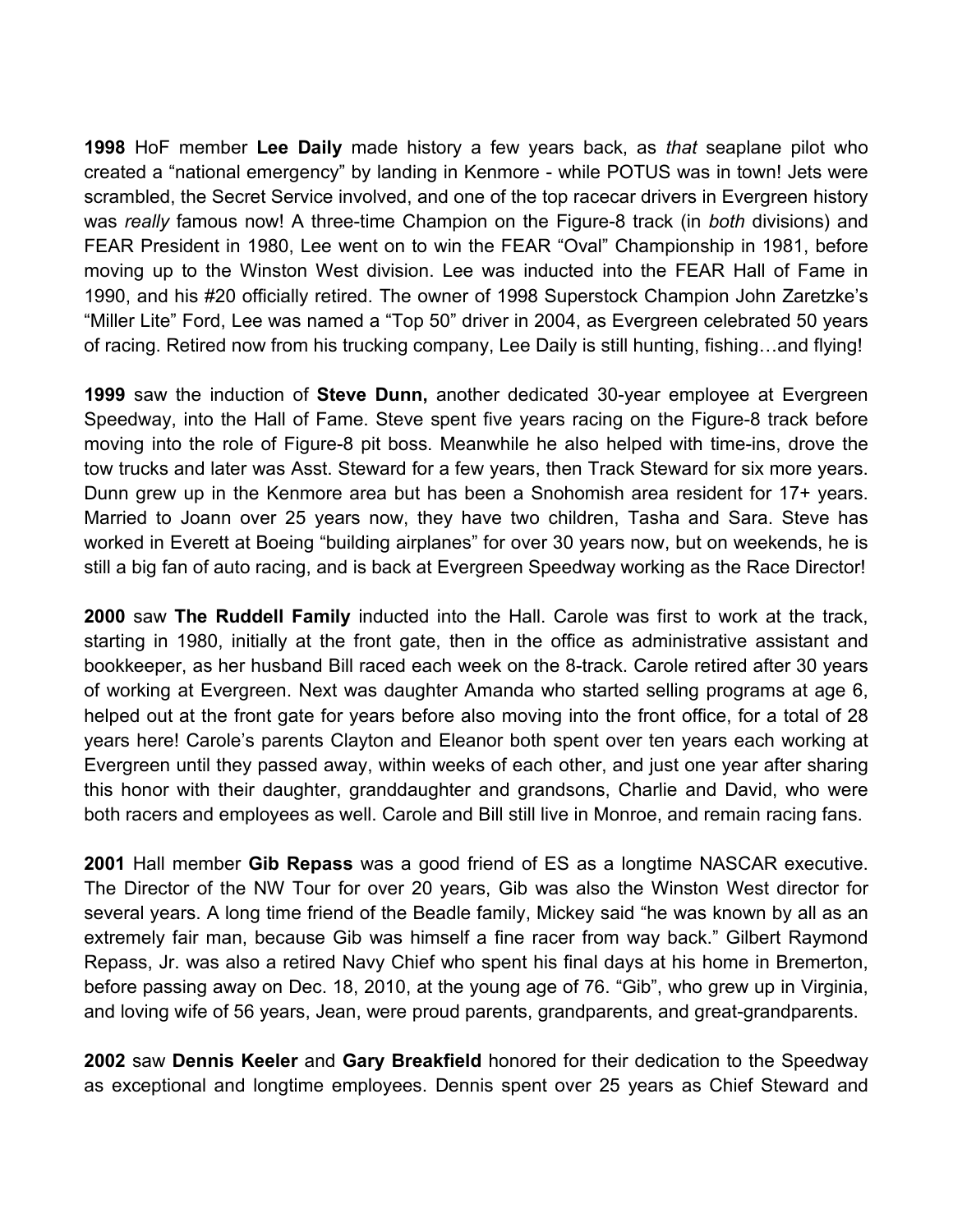assistant manager under his brother-in-law Mickey, while his wife Chris worked nearly as long at the back gate, and in the front office. A resident of North Bend, Dennis is now retired from the State highway department. **Gary Breakfield** started out as a mechanic on Jerry Smith's Figure-8 car back in the 60's before assuming the role of head flagger in the 70's. Gary, from Ballard, then went on to be the pit boss for a total of 28 years of service, before finally joining the Cascade Push Truck Assn. back in 1999, where he remains today. Married to Schotzi, and grandfather of 7, Gary retired from Seattle Parks and delivers cars for Lee Johnson Chevrolet.

**2003** HoF members **Gary Cressey** and **Tom Moriarity** were both honored by ES for their many years dedicated to our track. Gary *"Hollywood"* Cressey started out his announcing career at Evergreen back in the 80's, calling the big NASCAR West series events each season. The one-time track promoter at Shasta Speedway, Gary was an ordained minister *and* a former beer distributor who had announced at thousands of events, at 51 different tracks, over a 50+ year career! Although born and raised in Seattle, "Hollywood" actually commuted each weekend for 12 years from his home in Redding, California to announce at Evergreen. Gary passed away Feb.15<sup>th</sup> 2017 at the age of 80, and will be missed forever by family, friends and fans.

**Tom Moriarity** was crowned the 2010 Super Late Model Champion *again* after he returned to the weekly battle at Evergreen, a year after winning the South Sound Superstock Championship. An Evergreen Speedway "Top 50" driver, a three-time Mini-Stock Champion and (now) six-time champion in the Superstock division, Tom also won the NASCAR Great West regional Championship in 2001. The Monroe resident is married to Terri, and the father of four, TJ, Tianna, Trisha, and Trenton. A "rookie" racer in 2014, young Trenton went on to be a 2-time Mini-Stock Champ, moved up to Dad's car, and was the 2017 Late model Champion!

**2004** Hall member **Bob Beadle** was "the Man" behind the IPI curtain. Wife Dorothy was the woman behind the man, and they were the proud parents of two sons, Mickey and Terry. Bob started out as a drag racer back in the late 50's, successfully raced "modifieds" in the 60's, and later created the International Drivers Challenge series. Bob owned a stock car team, and cocreated the "Dirt Cup" in the 70's, before forming International Productions Inc. (IPI) and taking over promoting Evergreen in 1978, with his brother John, and two other partners. Bob was owner of Aircraft Standards in Ballard and grew up in Seattle, but loved his ranch and fishing boat in Hawaii, as well. Sadly we lost Mr. B in 2008, nine years after Dorothy passed away. I was proud to be invited to his memorial/wake that was MC'd by the late Reverend Cressey, along with several hundred of Bob's trusty and closest friends and family, who will all miss him.

**2005** HoF member **Ben Chandler** a.k.a. *"the Wizard",* fancies himself to be both a writer *and* a former Figure-8 racer! Proudly inducted into this Hall on the  $30<sup>th</sup>$  anniversary of his "rookie season," the 1977 Stock class Champion was an eight-term FEAR President, between 1985 and 2003, and an Evergreen "Top 50" driver. Chandler helped create the Stinger-8 class, in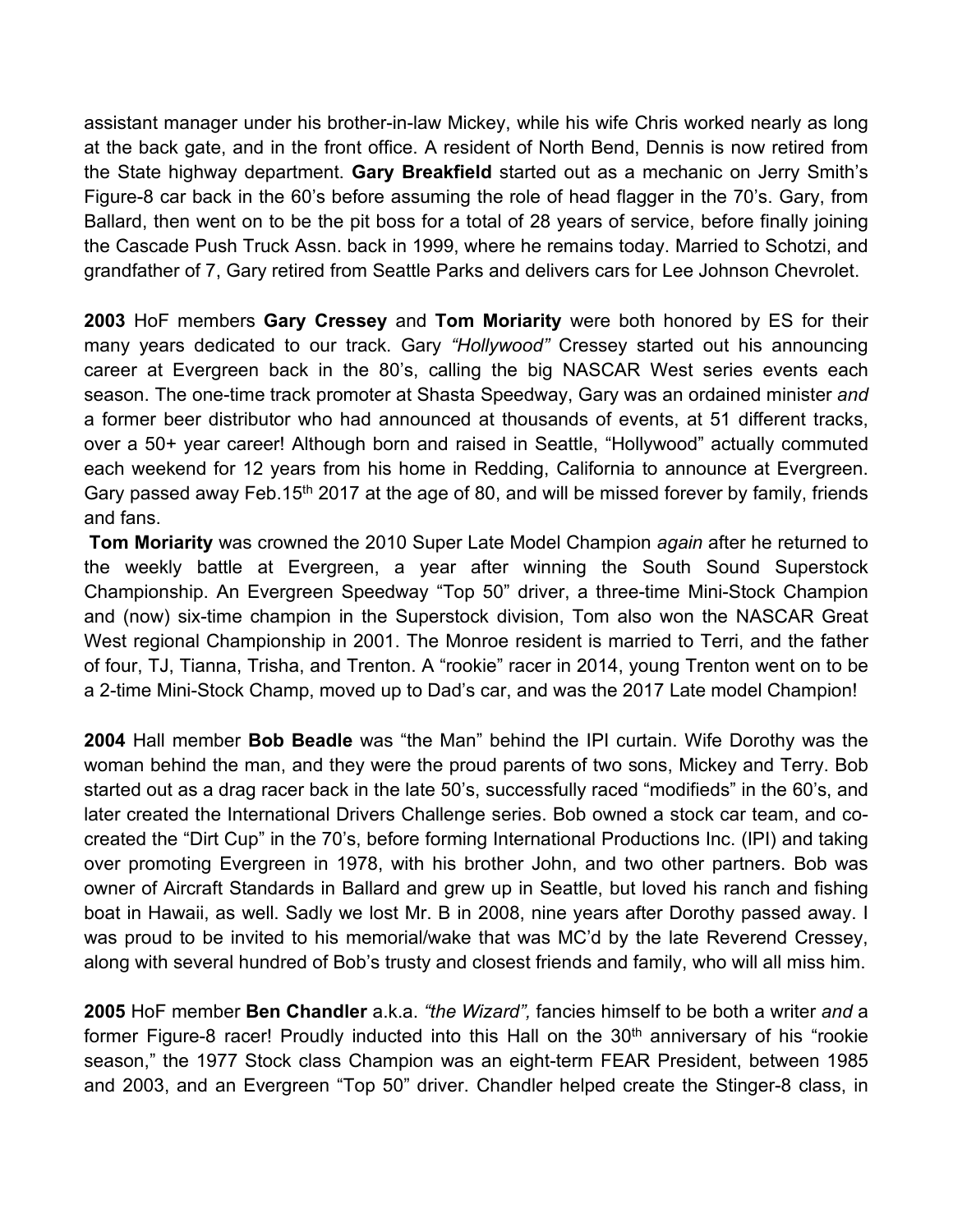which he raced for a dozen years, always with the unique "back-to-back" #99 that was retired by FEAR when he was inducted into the FEAR Hall of Fame in 1994. The first 40-year FEAR driver, Chandler has actually raced in SIX of his own decades! Managing the club, now on Fb @ **FEAR racing memories,** helps keep the retired lifelong Bellevue resident and fan of all sorts of racing busy, but he is also an avid boater, traveler, motorcyclist, poker and pool player.

**2006** saw the induction of **Tobey Butler** and **Gary Lewis**, two of the best drivers to have successfully moved up, and moved on from their home track, here in Monroe. Both are second generation members of this Hall of Fame, and both were inducted into the "Top 50 drivers" of Evergreen back in 2004. Both won several Championships here, and they even work at Longacre Racing Products together. Tobey was 1976 Mini-Stock B-Champ and "rookie of the year" at the age of 16, and the '82 Superstock Champ at just 22. Married to Sherri, and the father of Cody and Tori, Butler won the 1987 NW Tour Championship before moving up to ARCA, then joined the Craftsman Truck series in the early 90's, placing 10<sup>th</sup> in '95, before retiring.

**Gary Lewis** was Evergreen's first NASCAR "Bomber" class Champion in 1986, and our Superstock Champion in 1992. Lewis went on to win the 1998 and the 2006 NW Tour Championships, 2007 ARCA West Championship, and 2009 ASA NW Tour Championship. The father of 2, Zach and Kyle, Gary just competes now in the biggest races in the Northwest. A 4-time winner of the Montana 200, 3-time Idaho 200 Champ, and 3-time winner of the NOS Road Course Challenge, he even raced in South Africa, finishing in 6<sup>th</sup> in the "Free State 500."

**2007** is the year **Doug Hobbs** was chosen for this memorial Hall of Fame, after two decades of "behind the scenes" support of Evergreen Speedway. Initially with the NW Chevy dealers and Alley Chevrolet, Doug was then GM at Speedway Chevrolet, for nearly 9 years. Doug has been a track, racecar and Superstock series sponsor since the late 80's. Working with Chevrolet, NASCAR, Goodwill Games, Seafair and 6 Olympic Games, Doug is using that world stage experience to help rebuild Evergreen Speedway, along with his wife, Traci, who leads the Sales and Marketing team. The Hobbs family took over the Speedway in 2011, and have an unprecedented 25 year agreement. Originally from Leavenworth, Doug is the proud father of 2, Derek and RaChelle. RaChelle helped launch the first season, while Derek is now the Associate Promoter. RaChelle's husband, Ben Greaby, helps announce special events at Evergreen Speedway, as well as at the annual Slam-Fest event, held in Puyallup each spring.

**2008** marked the end of an era at Evergreen as **Mickey** and **Lyn Beadle** were, for the first time in 30 years, no longer in charge of promoting the races at Evergreen Speedway. Mickey retired as the President of IPI, but had always fancied himself a Figure-8 racer in the early days. Mickey created the Figure-8 "Nationals" and helped create the "60 Minutes of FEAR," well before they were inducted into the FEAR Hall of Fame in 2006, as FEAR celebrated its 40<sup>th</sup> season. Married for over 30 years now, Mickey met Lyn at Evergreen, where she was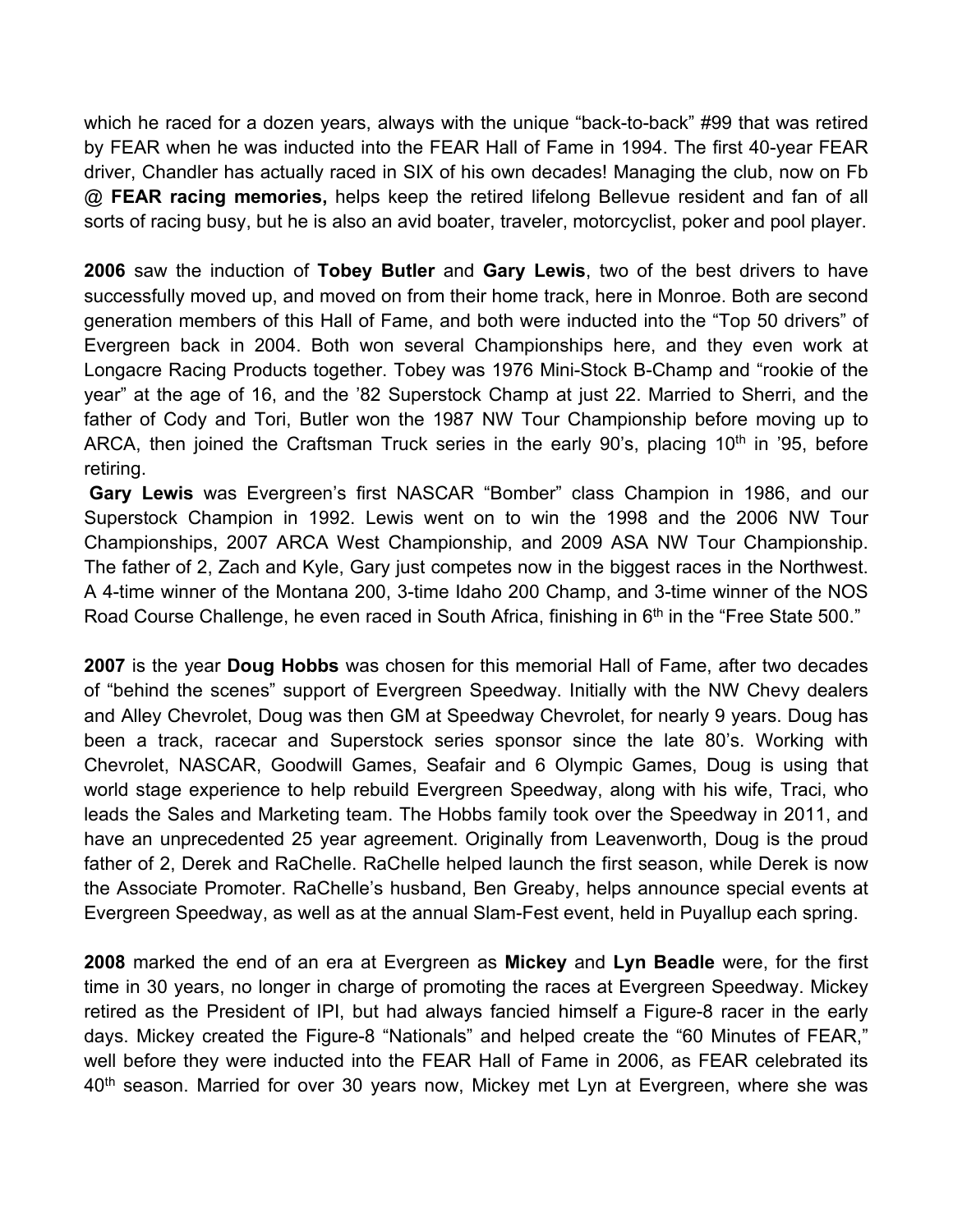involved with the FEAR Women's Auxiliary in the 70's and 80's. Now living in the picturesque town of Rainier, Mickey and Lyn run a beautifully restored bowling alley in nearby Yelm. Proud parents of four and grandparents of thirteen the Beadles are also great-grandparents of seven!

**2009** HoF member **Mike Buse** is better known to fans as super-stuntman *"Mr. Dizzy"!* Mike is a longtime entertainer at Evergreen Speedway, a top Figure-8 and "Thunder-car" racer who acquired the nickname, he said, "because of all the donuts he made" before, during and after the various racing events. Now a resident Monroe, Mike sold popcorn, programs and hotdogs as a kid at Evergreen before attending Sultan High School. The proud father of son Wylee, Mike works during the week as owner of Genesis, an HVAC service company in Monroe. He owns several "world records" for "spiral" jumping strange vehicles like Limos, buses, motor homes and trailers. Fire and loud explosions are all fodder for our flying stuntman, "Mr. Dizzy"!

2010 marked the 25<sup>th</sup> anniversary for NASCAR at Evergreen, and our Hall of Fame members, **Doug Delfel** and **Scott Ellsworth,** both celebrated anniversaries, as well. Doug was at the 35 year mark of his Figure-8 racing career, while Scott marked his 20<sup>th</sup> year as Announcer here. Delfel, known as *"the Grizz,"* was a two-time Super-8 Champion, 2013 "Stock-8" Champion, and was the President of FEAR four different years. An Evergreen Speedway "Top 50" driver, Doug was inducted into the FEAR Hall of Fame in 1999, when his #01 was "retired" by the Club. Doug has raced in five different decades, and is the *only* driver in track history to have raced the same class, and with the same number, for over 40 *consecutive* seasons! Married to Kelly and the father of two, Doug owns Harbour Pointe Towing Co. near his home in S.Everett.

**Scott Ellsworth** was inducted into this 2010 Hall of Fame, at what most thought was his final Evergreen appearance before "retiring" at 63. Newly married to Jan, after the loss of first wife Elly in '09, Scott was "re-energized" by the "Orville the Clown" entertainer of the year award he received from the Track Promoters Assn., *and* this Hall of Fame induction, and "unretired" for 5 more years. Scott and Jan, who also helped out with V.I.P.'s and special events at Evergreen Speedway, both retired in '14 and moved to Florida. They enjoy boating, fishing, and traveling.

**2011** HoF member **Doug Fisher** has been involved with both Evergreen Speedway and the Cascade Push Truck club for some 35 years now. A co-worker and friend, fellow HoF member Dick Avalo, initially turned Doug on to ES. He joined the pit crew of HoF member (and still best friend) Lee Daily in 1980, earning the "crew chief of the year" award while Lee won his final FEAR Championship in a Mustang. After several successful years of racing with Lee, Doug bought a little '55 Chevy pickup, and joined the Cascade Push Truck Assn., where he was both on the board, and elected Club President several times. Retired from both Coca-Cola and the CPTA now, Doug lives with wife Kay in Monroe. Cruising in his cool '41 Ford and fishing in Canada with Daily keeps our 2012 HoF member, and father of 3, quite happy in his retirement.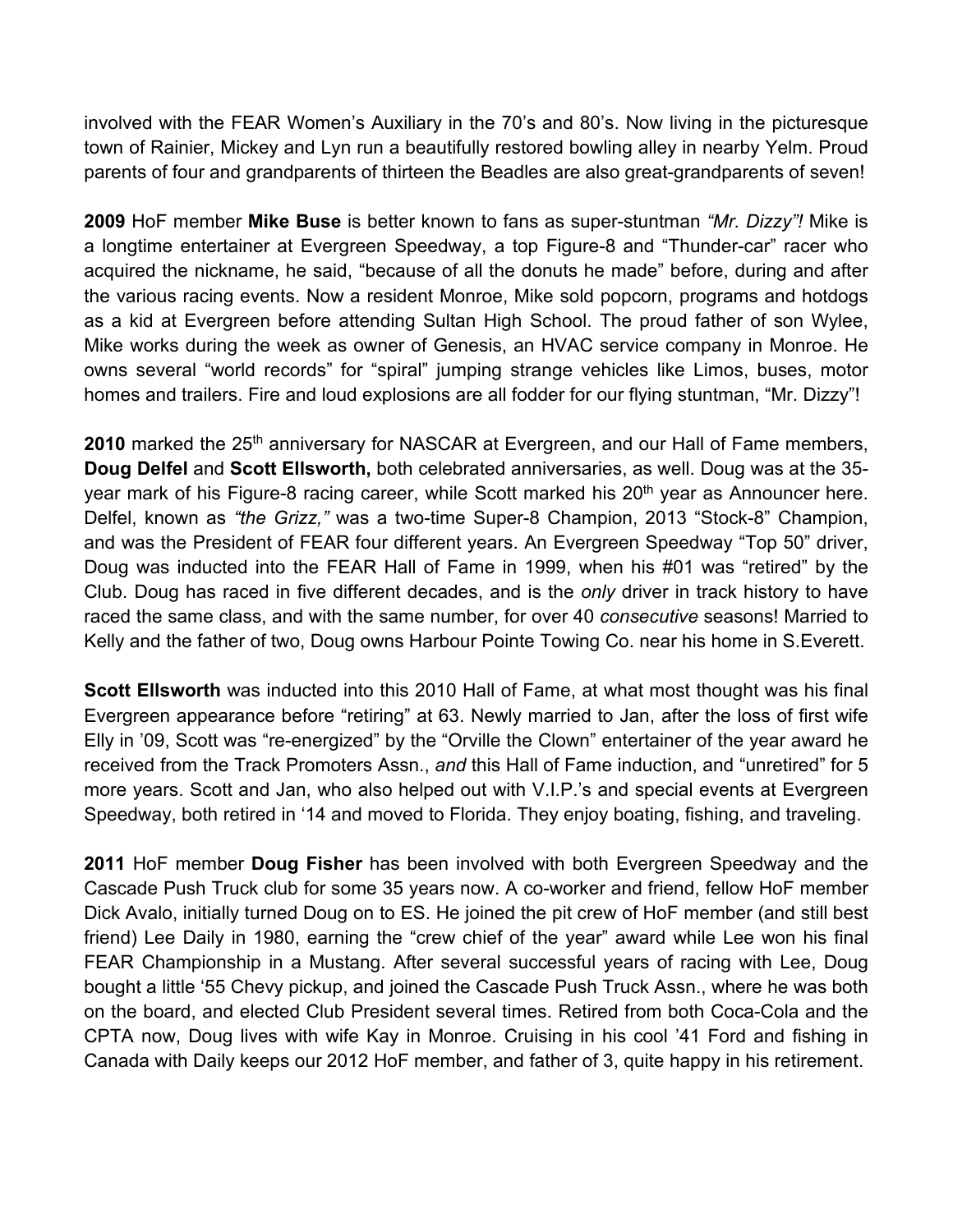**2012** HoF member **Don Perry** first got involved in local auto racing back in 1956 at Aurora Speedway, north of Seattle, when Don convinced his boss at Westside Ford to donate the company truck for push-truck duty each week. The Navy veteran, who grew up in Bellingham, had also done some short track racing as a younger man. Don actually helped build the 3/8 track at Evergreen Speedway, trucking in tons of dirt, before becoming the track's very first flagman! In 1974 Perry was hit by an errant race car, and hospitalized for some six weeks, ending his time at Evergreen. Perry and his wife of 55 years, Virginia, spent the next 14 years working for NASCAR, flagging and doing tech work for the NW Tour, before a final 5-year stint working at Wenatchee Speedway together. Don and Virginia later moved from Everett to Arlington to be closer to their daughter, Monica, her husband Kirby and grandson Andrew. Virginia passed away in 2012. Sadly, "Dancin" Don Perry passed away in the summer of 2014.

**2013** HoF member **Daryl "D.W." Wheeler** was so proud to be the sixth Cascade Push Truck driver to be inducted into this Hall of Fame! D.W. earned the honor the old fashioned way, with his dedication to the track, and hard work here over the years. It all began when his nephew, Chuck Widdis, started racing Figure-8 cars around 1991. As a racing fan, D.W. noticed right off that the push truck guys had better and probably free seating, plus heaters! After 9+ years of push truck duties, Wheeler was asked to drive the Speedway pace car, which he enjoyed doing for some 7 years, starting in 2000. A retired electric machine repair expert, D.W. spent months rewiring the missing lights and broken sound system at the track a few years back, but remains involved with the push truck club. Married over 40 years to Judy, they are the parents of 5, with 13 grand and 7 great grand-children. Daryl grew up in Puyallup, went to high school in Renton, and lives in Kent. Once a drag racer and rodeo rider, D.W now simply loves to fish.

**2014** saw **Ron Daggett** and the late **Donnie Scriver** inducted into this Hall of Fame, both after many years of involvement with racing at Evergreen Speedway, and around the Northwest. Daggett earned the honor as a Championship driver, car builder and track official. Scriver, as a Championship winning race-car owner. It was over 45 years ago that Ron Daggett first bought an old car to race on the Figure-8 track. The Everett millwright had been drag racing for some 10 years, but needed more excitement in his life! Among the first FEAR drivers to race on "the oval" 37 years ago, Daggett was the very first NASCAR Superstock Champion, over 30 years ago. The Father of four tragically lost his son, Guy, our 1996 Evergreen Bomber Champ, in a work accident, back in 1999. Ron, who had been a trusted NASCAR tech official here at Evergreen Speedway for over 15 years, passed away just 2 months after his induction into this Hall of Fame, in March of 2015.

**Donnie Scriver** passed away January 1, 2014. He first got involved with racing in 1995, and owned the '01 and '02 NW Tour Champion car driven by Kevin Hamlin. In 2004 they missed the Championship by one point with "rookie of the year" driver, Travis Bennett behind the wheel. Scriver was the owner of Bowman Electro-painting in Snohomish, where he and Gloria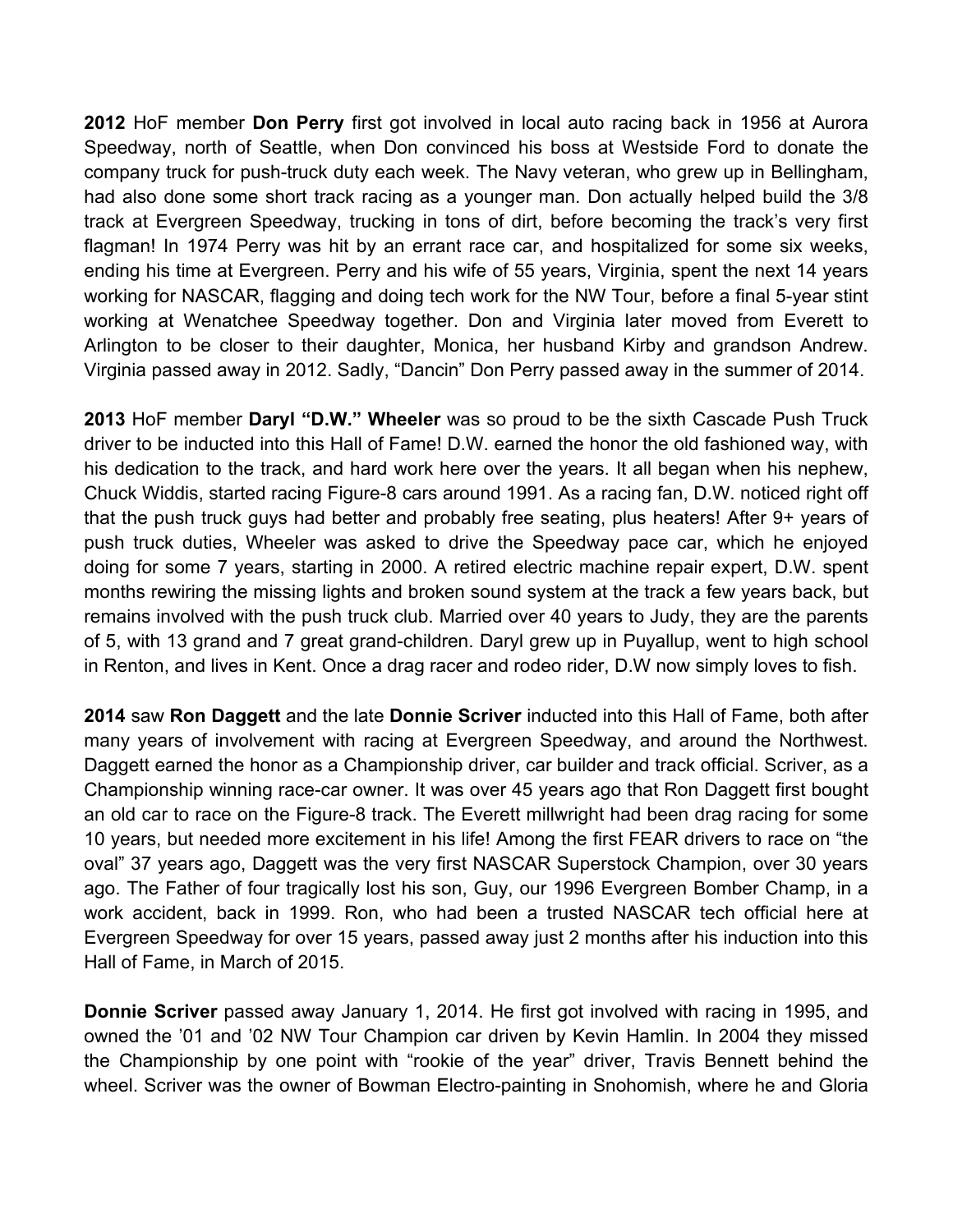raised 3 kids, Kim, Brian and Darren, aka "Buddha". The Summer Showdown annual Fast-time award, sponsored by Joe's Racing Products, has been dedicated to the memory of our second 2014 Evergreen Speedway Hall of Fame member, Mr. Donnie Scriver. May he rest in peace.

**2015** finally saw the induction of **John Beadle** and **Vern Deitz** into the Hall of Fame, the year we celebrated 30 years of NASCAR at Evergreen. Ironically, BOTH dedicated roughly 30 years to the track! *"Uncle"* John was behind the scenes during the I.P.I. years, and Vern, aka *"the Crazy Cajun"* was a Championship winning super-star driver! It was 1978 when John and his brother Bob (2004) took over managing Evergreen Speedway, after creating International Productions Inc.(I.P.I.), along with 2 Canadian partners (thus the "International"). They bought out the Canadians by the 2nd year, and soon added nephew, Mickey (2008) as a  $3<sup>rd</sup>$  partner. John grew up in Seattle, then spent 20 years in the U.S.A.F., retiring as a Sr. Master Sgt. He has managed or owned several bingo hall and ice skating properties in the area, once owned Olympia-Tenino Speedway, and the Kaddyshack, plus he ran Seattle Jr. Hockey Assn. for 36 years. "Uncle"John, the father of 2 is fully retired now, happily remarried to Ingrid and traveling the world, while splitting his golfing time between homes here in Mill Creek, and Palm Springs.

One of the winningest Figure-8 drivers in FEAR history, **Vernon Deitz** was a 21 year old rookie back in 1970, when he first appeared on the scene. He set his first (of many) track records in 1975, when the checkerboard rear quarter-panels and *"Crazy Cajun"* nickname first took hold. Winner of the 1982, '84 and '85 FEAR Championships, Vern won a staggering 20 Main events, and the very first Figure-8 "Nationals" in 1984 - then won it 2 more times in 1990 and in '94. An Evergreen Speedway "top-50" driver, of course, Vern was inducted into the FEAR Hall of Fame in 1995, when his famous #67 was "retired". Vern moved up to racing Superstocks on the oval for several years before retiring to the Arlington estate that he shared with his late wife Heather, where they breed Great Danes. Their sons Ricky Deitz, (3 in"Outlaw" F-8) and Jaime Corbett (1 in Hornet Division), have both won Championships at Evergreen Speedway, as well.

**2016** saw the induction of **Paula Drake** into this Hall of Fame, after an award winning 17- year career as Chief of Emergency services at Evergreen Speedway. Known as *"Momma Paula"* to so many of the drivers over the years, Paula hasn't actually "retired" to her home in Mukilteo, as she is still quite busy with her many other duties, including Second Wind, her CPR and safety training company, volunteering with Snohomish County disaster relief, and as the duty Chaplin for the Mukilteo Police Department. Paula grew up on a farm in Richland riding dirt bikes and horses, and was a champion barrel-racer! Sharing her golden years with Bill, her husband of 39 years is the plan, plus spending a lot more time with her 5 kids and 9 grandkids.

**2017** was the year **Rob Holden** and **Wayne Crum** were finally inducted into this Hall of Fame. Ironically, THIS year marks the 40<sup>th</sup> anniversary of Holden's first of four Championships - and the 3<sup>rd</sup> and final F-8 championship for Mr. Crum. Both drivers were instrumental in the start of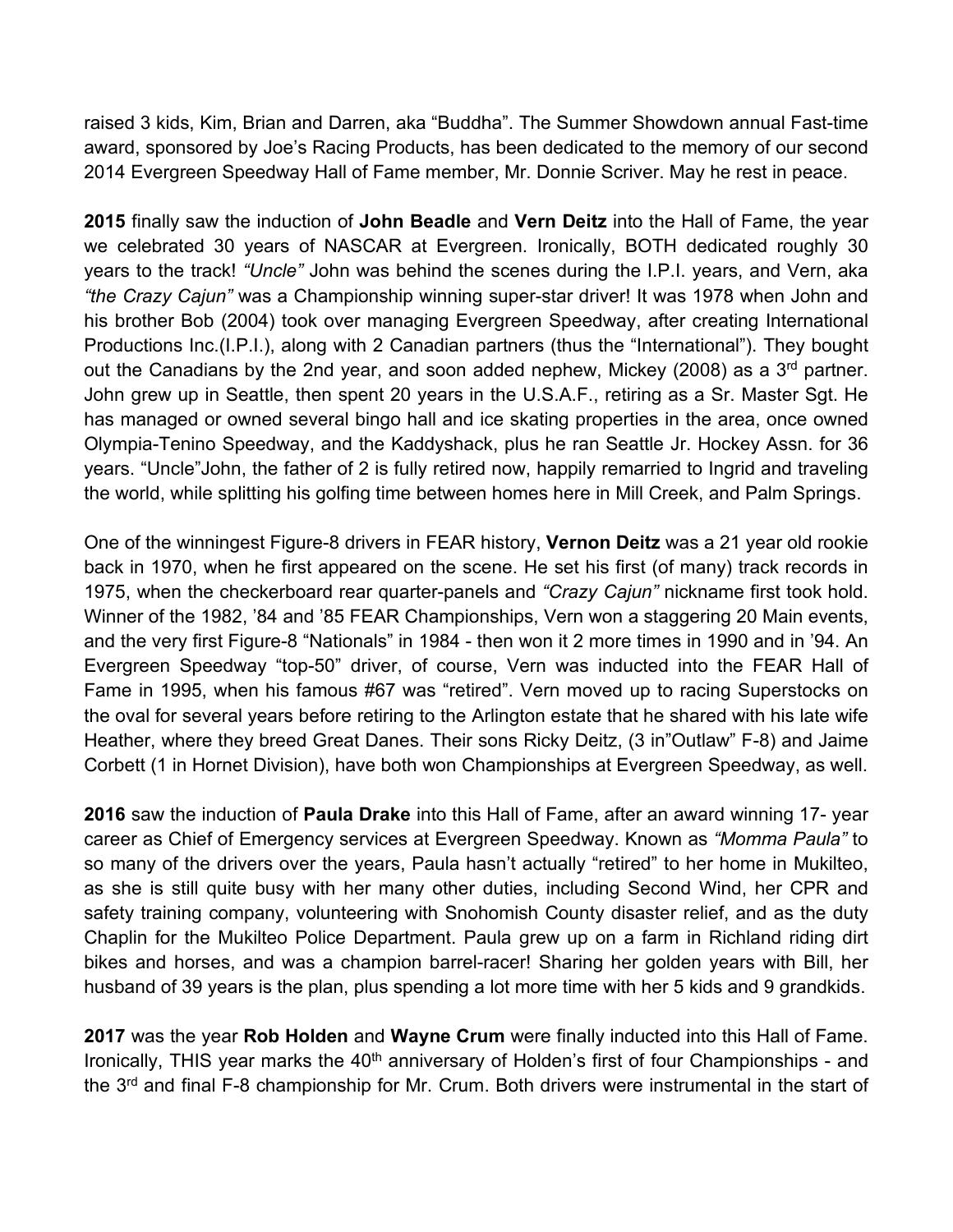NASCAR at Evergreen Speedway, both are members of the FEAR Hall of Fame, both were voted "top-60" drivers in the history of our track, and both have kids that are still involved with racing, Wayne's grandson is too! Among the original 24 that created FEAR, the figure-8 club, back in 1965, Wayne was on the board several times, and voted the Club President 4 different years. The FEAR super-stock Champion in 1968, 1970 & 1978, he went on to promote Demoderbies in the Kingdome and even ran Evergreen Speedway one season, before I.P.I. took over in 1978. FEAR retired Crum's famous #100 just before he passed away in 2006, to honor Wayne Crum and wife Peggy, as the Club that he helped create celebrated its big 40<sup>th</sup> season.

A young **Rob Holden** stormed onto the Evergreen Figure-8 racing scene in 1977, cracking into the "top 10" with his big Chevy Impala in his "rookie" season, after missing most of the first quarter! He went on to win the stock F-8 Championship the next 2 seasons before moving up to the Oval track, winning 2 more Championships. Holden tried his luck on the N.W. tour, has raced several times at Bonneville Salt Flats and still enjoys racing an exotic Corvette on road courses, along with son, Jeff. Older son, Michael keeps Rob and his wife Tina involved with NASCAR racing at Evergreen Speedway, and is himself a 2-time Late model Champion here.

**2018** marks the induction of **Roger Habich** into this Hall of Fame. Now a talented crew chief and car builder, Roger got his start with his dad, the late "Doc"Habich, racing Mini-stocks in the late 60's and the 70's. Racing in the new "bomber" class, and crewing for Leroy Anderson got young Roger thru the 80's, when he switched to Mini-stocks, winning both the Championship AND "Rookie-of-the-year" in 1990! From the mid-nineties to the late 2000's, Roger drove late models at Evergreen for himself, Danny Kennell and Jeff Knight, and in the NASCAR NW Tour for Kelly and LeAnne Tanner, ending up in 2<sup>nd</sup> place behind Ron Eaton, and earning "Rookieof-the-year" in 1995. From '06 to '08 Habich even built and raced a fast '53 Studebaker in the LaCarrera Pan Americana! As a driver, crew chief and car builder, Roger claims over 200 race wins, 5 "Rookie of-the-year" titles…and an amazing 20 Championships with 7 different drivers!

**2019** inductee **Gordy Oberg** has a very long history at Evergreen Speedway, going back to its earliest dirt days. An enthusiastic driver, owner, and mechanical genius, Gordy built and raced nearly everything. After many successful early years of dirt racing, then drag racing, he got into NASCAR at Evergreen, plus Winston west and the NW Tour, where he saw a problem in the engine durability dept. It was nearly 40 years ago that Gordy re-invented the oil filter system that now most all racing teams in America still use! Old friends like Bill Elliott and Don Garlits both swore by the new Oberg filters. Local racers like Jack Jeffries, Ron Fritzley, Steve Hurley and John Bender did too. All were customers or partners, and all very close friends, as was the Cox family. Gordy, who grew up in Lynnwood, was a loving family man. Married to Judy for 52 years, their only son Kelly and wife Tracy gave him 2 grandsons. Sadly, we lost Gordy Oberg on February 11<sup>th</sup>, at 80 years old...less than a month after his induction into this Hall of Fame.